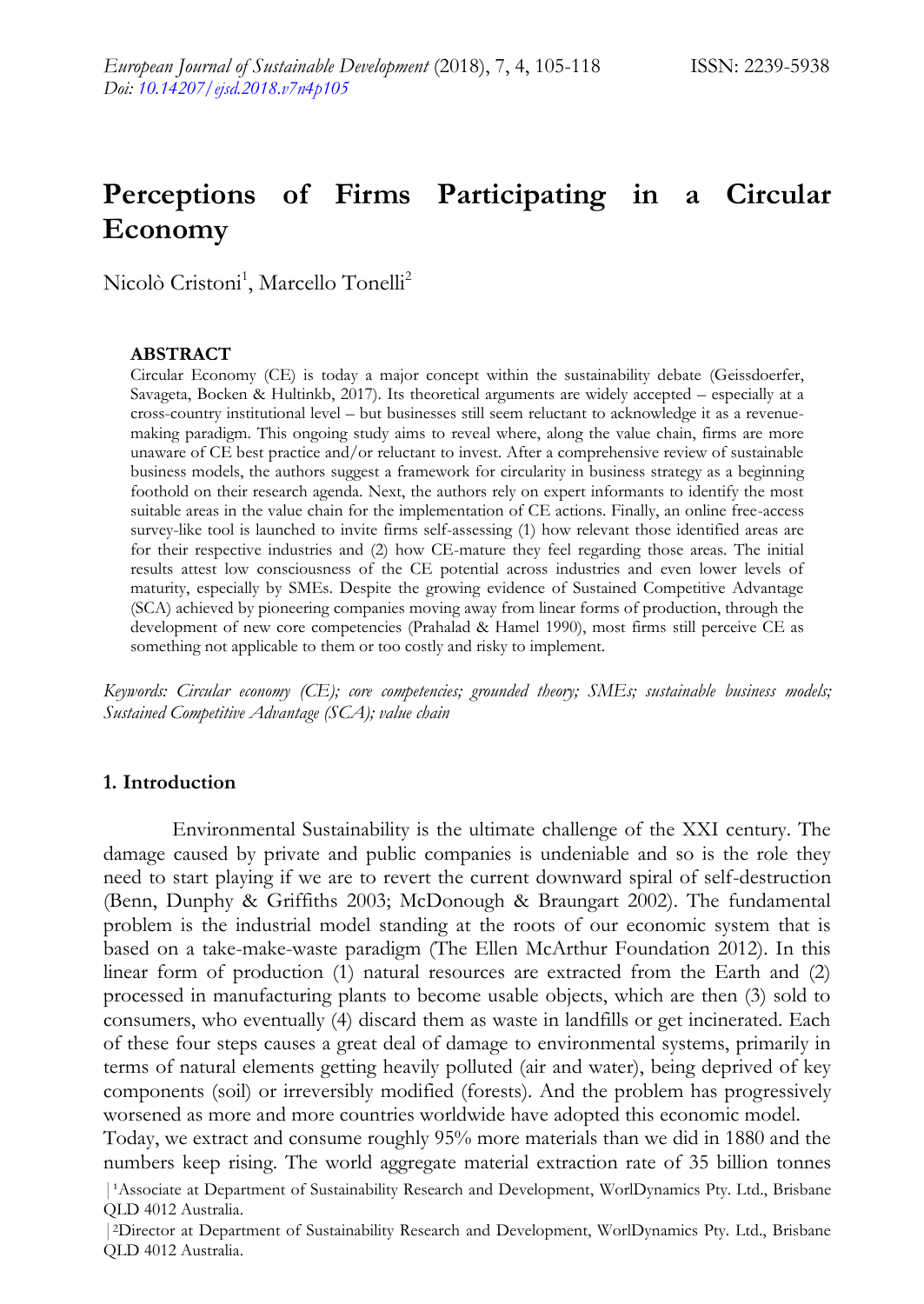recorded in 1980 nearly doubled in three decades to the current 65+ billion tonnes (Giljum, Dittrich, Lieber & Lutter 2014). What is even more alarming, today most assets end up being thrown away within just a few months from the time of purchase, resulting in waste generation levels exceeding 1.3 billion tonnes per year, and projected to surpass 2 billion tonnes by 2025 (The World Bank 2012). Despite all the damage caused to the natural environment and life wellbeing, the linear economic model does not contemplate any actions for the regeneration of the polluted natural ecosystems. As a result, particularly after 1950, "The Great Acceleration" in global economic activities has deepened the environmental footprint of the human enterprise, affecting the Earth system structure and functioning on multiple levels (Rockström, et al. 2009; Steffen, et al. 2015): higher-than-ever atmospheric concentration of greenhouse gases (particularly nitrous oxide, methane and carbon dioxide), widespread exploitation of fisheries, tropical rainforest and woodland loss, ever-growing demand for domesticated land and staggering rates of species extinct (Steffen, et al. 2004).

In the face of the many threats, challenges and opportunities posed by the linear way of production (The Ellen MacArthur Foundation 2015), a new economic model has emerged with strong impetus as the panacea for an economically successful and environmentally sustainable future (Ghisellini, Cialani & Ulgiati, 2016). The Circular Economy (CE) is essentially an alternative industrial model (Bocken, Olivetti, Cullen, Potting & Lifset 2017; Franconi, Bridgeland & Webster, 2016; Lovins & Braungart, 2014) where, by taking a systems approach (Webster 2013), industrial processes are not seen as the inevitable cause of natural resource exploitation, environmental pollution and waste generation. While the focus is still on making business operations profitable (The Ellen MacArthur Foundation 2013; Lacy & Rutqvist, 2015), in a CE model this is achieved by embracing a number of innovative value-retaining strategies (Bocken, Bakker & de Pauw, 2016) like design for prolonged use, modularity, utilization rate maximization through practices of sharing and reuse, refurbishment, remanufacturing, and recycling.

It is generally simple for firms to acknowledge the boundaries of our planet as well as the unsustainable future of many industrial practices; firms also recognize the growing attention of regulators and customers towards greener solutions, but very few of them perceive a monetary return attached to investments in CE. This is perhaps due to the great deal of innovation required to implement CE strategies within a business, together with the existing regulatory, financial and cultural barriers still preventing both supply and demand from fully grasping the benefits of a transition to CE products and processes (CEPS 2015). Just a few pioneering companies (Bakker, Wang, Huisman & den Hollander, 2014; Niero, Hauschild, Hoffmeyer & Olsen, 2017; Stål & Jansson, 2017) – mostly large MNCs and start-ups – have shown success with their commitment to CE practices. The investment required is considerable, but so are the rewards and mounting evidence indicates applications in many key industrial sectors are possible (The Ellen MacArthur Foundation 2013; The Ellen MacArthur Foundation 2015). The process of stepping away from linear forms of production leads to the development of new core competencies along the value chain (De los Rios & Charnley, 2016) and ultimately superior performance that cut costs, improve efficiency, meet advanced government regulations and the expectations of sophisticated customers, and represent a Sustained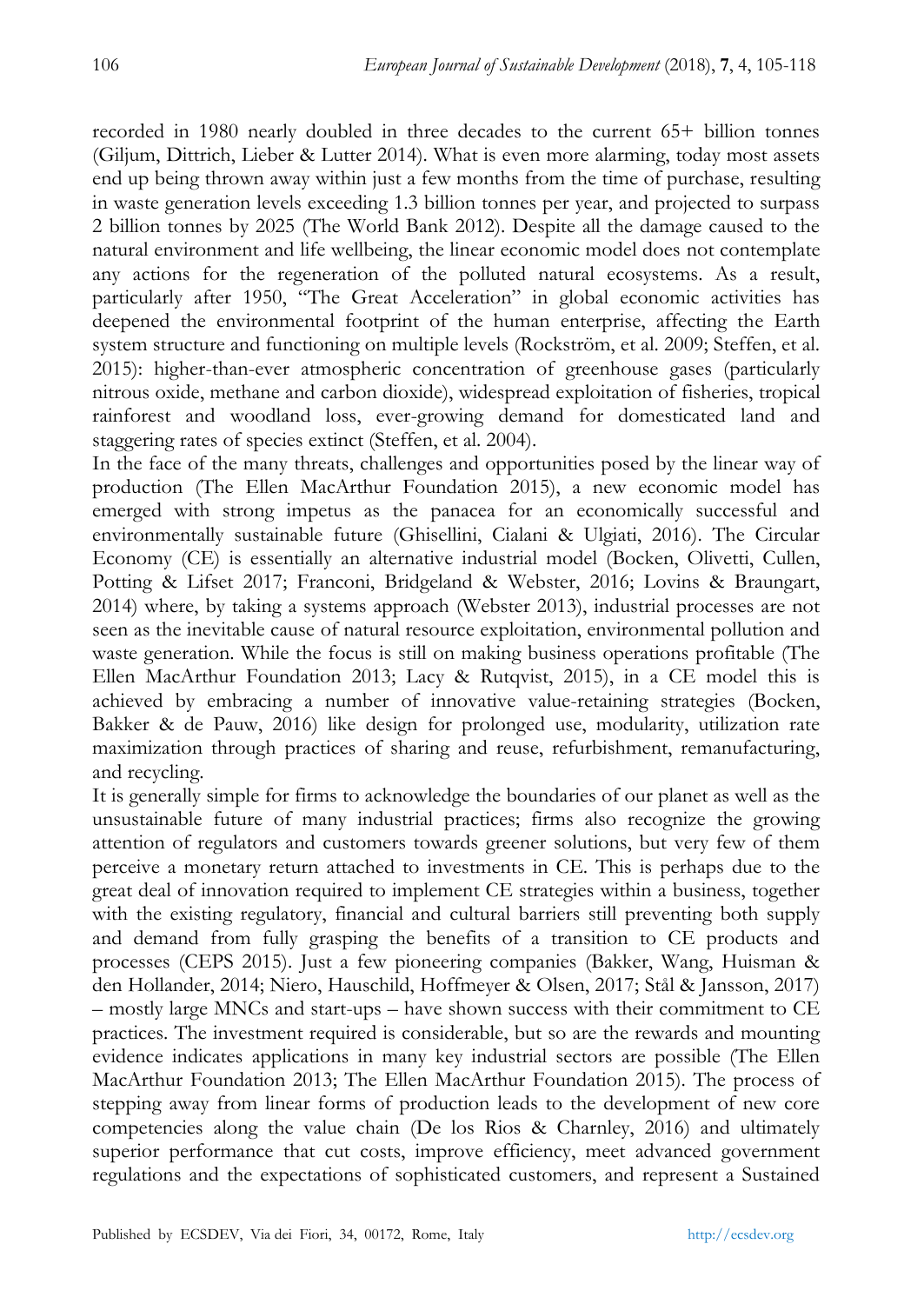Competitive Advantage (SCA) against competitors. Of course, there is no single and structured way of making a business practice sustainable, but over the years a rather defined number of business models has surfaced as the most effective in concurrently delivering environmental as well as economic gains. Circular business models are sustainable business models, where the focus is on applying economically viable strategies to continually exploit products over many lifecycles and to use bio-based materials and renewable resources where possible (Bocken, Short, Rana & Evans, 2014). The aim of this paper is to identify the business areas most suitable for the implementation of CE actions and to establish firms" perceptions of CE relevance of such actions for their industry as well as their own alleged CE maturity. The literature is divided into two macro areas: Section 2 reviews corporate competitiveness in terms of SCA and the development of core competencies; Section 3 focuses on sustainable business models and concludes by merging existing knowledge into a high-level framework for circularity in business strategy, a beginning foothold on the research. Section 4 presents the methods used; Section 5 discusses the results and Section 6 explains why they are deemed provisional.

# **2. Literature on Corporate Competitiveness**

The core literature on business competitive advantage can be traced back to the early 80s when management authors began referring to it as the ability of a company, gained through its resources and capabilities, to reach a higher than normal level of performance (Gluck, Kaufman & Walleck, 1980; Porter 1980). After debating for an often-greater importance of internal resources versus external considerations (i.e. industry structure), the conversation rapidly shifted towards how competitive advantage could be achieved and sustained, hence becoming a fertile research domain for the strategic management literature to proliferate (Collis & Montgomery, 1995; Dierickx & Cool, 1989; McGrath et al., 1996).

The fundamental argument presented was that a firm obtained a competitive advantage after properly combining resources and capabilities to develop a distinctive competence. Resources and capabilities can be physical assets like machinery, patents and even human resources (Barney & Wright, 1998), but also intangibles and non-easily transferable assets like knowledge, experience, stakeholder relationships, and culture (Fiol 1991). Unfortunately, not all resources and capabilities are good enough to create a "distinctive competence" and so it becomes essential to properly assess them prior to invest in them. The most established management tool used to evaluate resources and capabilities is the VRIO framework, introduced in 1991 by Barney, who is widely acknowledged as the main proponent of the Resource-Based View (RBV). Although capabilities were also considered in the model, they felt under and overly inclusive definition of "resources" (Kraaijenbrink Spender & Groen, 2010) – as the name RBV attests – which to create SCA, had to be valuable, rare, imperfectly imitable and not substitutable (Collis & Montgomery, 1995). The best place to look for the right resource candidates is the company"s value chain (Barney 1991).

Since the RBV model was first presented, concepts in management theory central to corporate competitiveness matured and gained increasing attention, often leading to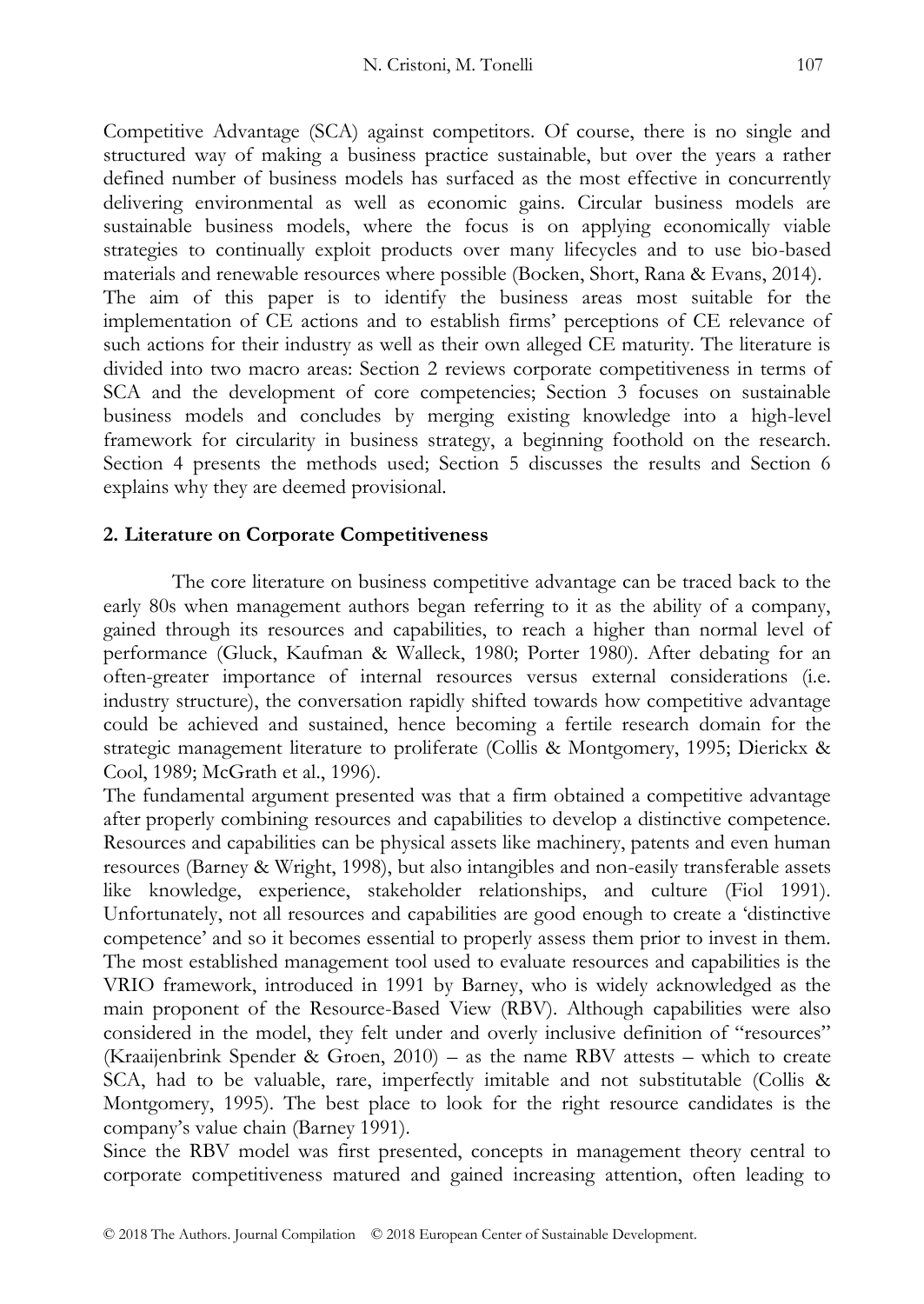questioning the solidity of the RBV framework (Peteraf & Barney, 2003). However, its central proposition of requiring valuable, rare, inimitable and non-substitutable resources and capabilities to achieve SCA remained valid and got shared by related concepts like core competencies (Prahalad & Hamel, 1990) and dynamic capabilities (Teece, Pisano & Shuen, 1997). The formers are defined as *"the collective learning in the organization, especially how to coordinate diverse production skills and integrate multiple streams of technologies"* (Prahalad & Hamel, 1990, p. 84). This definition clearly highlights the enrichment from the original RBV explanation: it is not so much the value of individual resources that matters, but rather the synergistic combination of such resources and capabilities (Laurie, Doz & Sheer, 2006). In the short term, strategy is constrained by the resources and capabilities available, so it is shaped by what the firm has. But over the long run, strategy is about renewing and adding resources and capabilities to develop distinctive competences that adapt quickly to changing environments (Alexander & Martin, 2013; Zook, 2007). Because of the intense pressure of competing over costs and quality in the short term, most companies do not spend sufficient time developing a corporate view of the future and this leaves them without the core competencies necessary to tap into future opportunities.

The strategic importance of being able to responsively and purposefully adapt an organization"s resource base to changing environments led to define such capacity as "dynamic capabilities" (Teece, Pisano & Shuen, 1997), thus differentiating them from the current operational capabilities of the company (Helfat et al., 2007). They are *"the firm's processes that use resources – specifically the processes to integrate, reconfigure, gain and release resources – to match and even create market change"* (Kraaijenbrink, Spender & Groen, 2010, p. 357). The advent of dynamic capabilities was instrumental to step aside from the all-inclusive resources of the RBV and acknowledge the distinction between those resources that are inputs to the firm and the capabilities that enable the firm to select, deploy, and organize such inputs (Makadok 2001). Resources remain important for the life of the company, not per se, but because of the configuration conferred by dynamic capabilities (Ambrosini, Bowman & Collier, 2009; Morgan, Vorhies & Mason, 2009). Alongside the company"s own internal resources, another source of input, especially concerning key technological capabilities, are external linkages (Coombs 1996). By using collaborative arrangements oriented toward technology access, companies can multiply internal resources and display a broader array of core competencies (Teece, Pisano & Shuen, 1997) more rapidly and cost effectively.

When talking strategy, decisions must be made, and it is difficult to be all things for all people. A company must choose! For example, IKEA low cost and simple assembly appeals to a specific target of consumers, and so does BMW engineering excellence. However, when considering environmental sustainability, the potential market gets broader as it surpasses traditional segmentations. It touches young and old, male and female, rich and poor, sophisticated and simple buyer. A similar consideration can be made about combining multiple distinctive competencies (e.g. quality and effectiveness), an effort traditionally not pursued by many companies in a linear economy given the time and investment required to obtain them, but that circular thinking could facilitate. In a rapidly changing society like the one we are in, talking about competitive survival might perhaps sound more appropriate than SCA. Regardless of the term used, the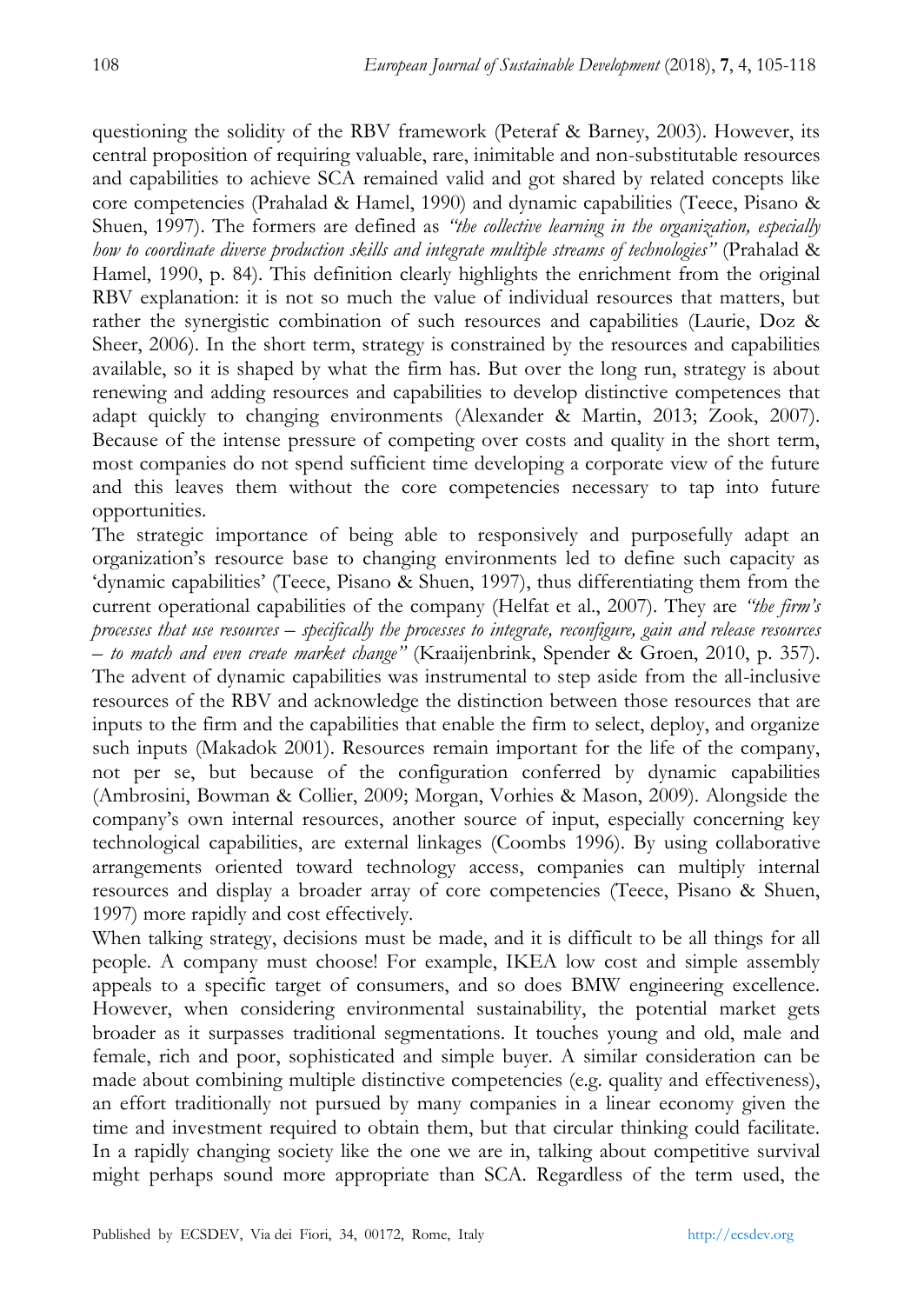significance of core competencies linked to environmental sustainability and the subsequent ability of a company to outperform competitors by doing things differently could be decisive in the years ahead.

# **3. Literature on Sustainable Business Models**

A complete discussion of sustainable business models should arguably commence with the emergence back in the "80s of stakeholder theory (Freeman, 1984), as an alternative to pure profit maximization. The theory asserted that anyone, who affects or is affected by a firm"s operations (e.g. employee, local communities, customers), has the right to be included in decision making, even if this means reducing profits for shareholders. Later attempts to broaden the spectrum of the constituencies that ought to be considered in shaping the direction of firms, focused on what was called the *silent stakeholder* i.e. the environment (Shrivastava, 1995; Solomon, 1997). In 1999, the authors of Natural Capitalism (Hawken, Lovins & Lovins, 1999) put forward a four-step agenda to align ecological considerations with business operations, thus a sustainable business model that would favour both profitability and the environment.

This early work on conceptualizing Corporate Social Responsibility (or CSR), and attempting to place ecological considerations at the centre of business practices, has gradually evolved into more pragmatic approaches that see sustainability as a means to increase the competitive advantage of a firm, while concurrently benefitting its many stakeholders and thus contributing to sustainable development (Lüdeke-Freund, 2010). As the focus shifted from responsibility towards value creation, greater attention has been given to integrating social and environmental considerations at the very heart of a company business model (Porter & Kramer, 2011).

With the notion of CE going mainstream, today the concept of 'sustainable business model" is being reshaped once again to accommodate the increasing concerns surrounding resource scarcity, a thriving middle-class, and fears of ecological thresholds being surpassed (Rockström et al., 2009; Steffen et al., 2015). At least four different typologies of circular business models appear in the corporate world: a switch towards environmentally friendly products and processes (net-zero innovation); selling services instead of goods, through servitization or product-service systems (Tukker 2015; Stål & Jansson, 2017; Adrodegari, Saccani, Kowalkowski & Vilo, 2017); implementing reverse cycle operations to extend the lifecycle of products; and recovering the residual value of materials through recycling or energy generation. While these novel approaches to business have been recognized as potentially helpful in driving a firm"s competitiveness as well as contributing to environmental sustainability (Tukker & Tischner, 2006), their successful implementation depends on being carefully tailored to the specific set of capabilities of each company, and be leveraged so that they connect modern technological advancements with the needs of the market in which the firm operates. Depending on the scenario, a company will favour one area of intervention or another.

For example, a focus on *innovative product design* will imply placing ground-breaking design principles at the roots of the CE corporate strategy (den Hollander, Bakker & Hultink, 2017). At least three broad approaches to circular design are rapidly emerging as clear alternatives to outdated linear solutions: green design, plan for durability and envisage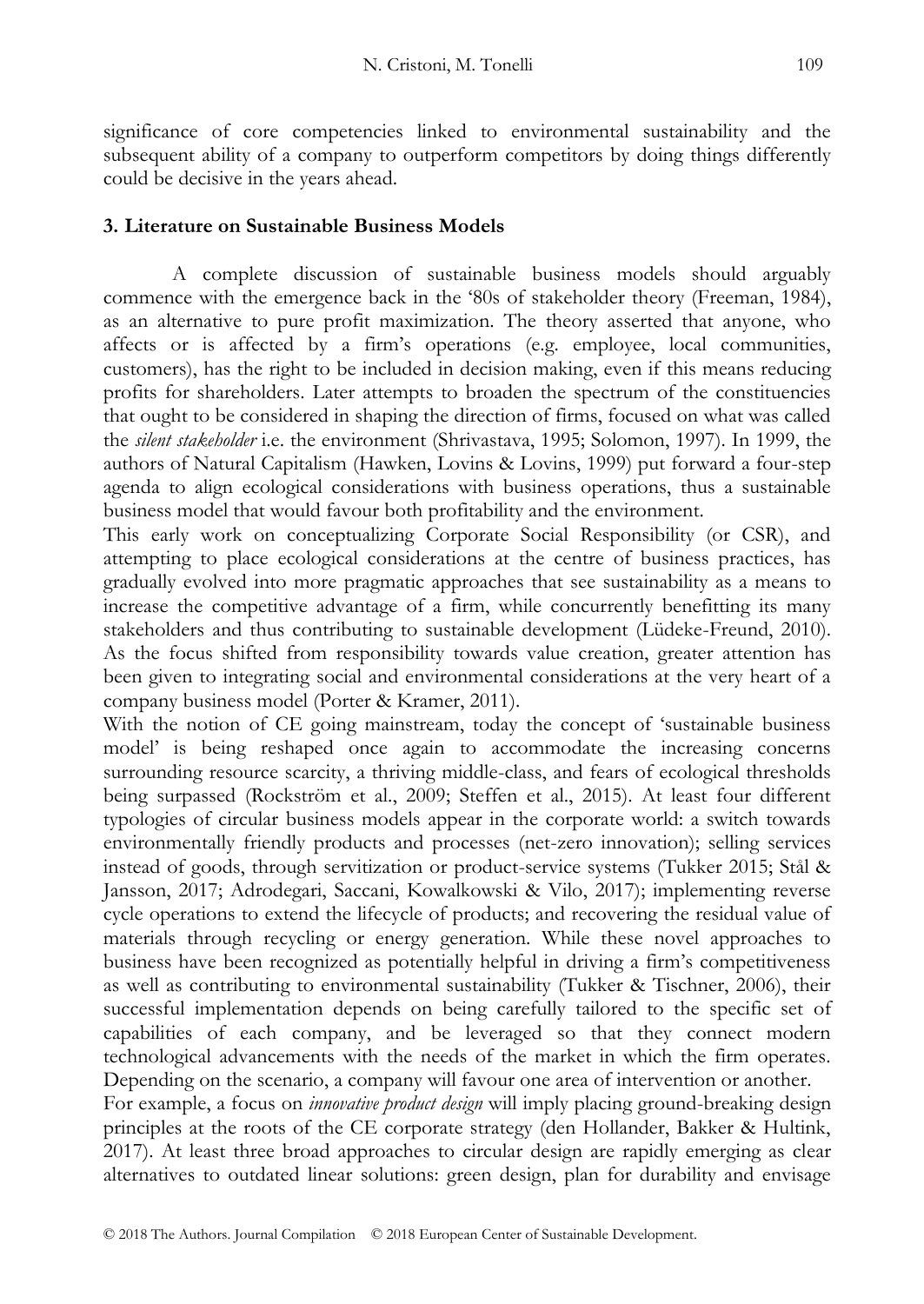reverse cycles (Bakker et al., 2014). *Reverse cycle* is the term used to identify the process of establishing and managing one or multiple flows of materials, components and products from the moment they get damaged, broken or discarded to their re-valorisation – through repair, reuse, refurbishing, remanufacturing or recycling – and further introduction in the economic system. Thus, a company focusing on reverse cycles will be implementing actions aimed at collecting its used products and then establish effective post-value channels whereby items get processed according to the new function they will serve (Singh & Ordonez, 2015). *Green internal operations* are circular interventions particularly relevant when the environmental impact of a company is largely dependent on the performance of its own sites and internal operations. In such circumstances CE principles can be leveraged, for example through the establishment of an Environmental Management System (EMS), to gradually reduce environmental externalities like greenhouse gas emissions, water use or pollution (Balta & Woodside 1999; Wilson 2001). There is increasing evidence that a business case exists for leveraging circular solutions and establishing closed-loop processes through *supplier engagement* (The Ellen MacArthur Foundation 2014; Niero, et al., 2017). For some firms broad re-structuring of both internal operations and relationships with business partners are required, most notably if reverse cycles for product recovery are also established (CISL 2016). To do so, companies might need to expand the boundaries and scope of their sourcing activities well beyond business-as-usual. *Internal alignment* is the area of intervention that prompts a company to manage the widespread implications of embracing CE principles. It implies a change in culture touching all levels of the organization and successful implementation would result from getting managers and employees on board, getting buy-in from executives (CISL 2016), and ensuring strong cross-company alignment especially between design, marketing, sales and operations. As most organizations are still at the beginning of their circular journey, *collaboration with external stakeholders* can often bring multiple benefits (Niero et al., 2017; Lieder & Rashid, 2016), especially in industries where CE implementation is particularly difficult (e.g. due to complex and dispersed supply chains or heavy reliance on virgin materials). Moreover, the establishment of a novel circular business model is likely to impact the organization well beyond its traditional boundaries and current operations. Hence, for many firms, implementing a circular strategy will inevitably mean collaborating with a complex web of stakeholders – as opposed to managing simple transactions in a linear fashion.

The framework below is meant as a beginning foothold on the research (Glaser & Strauss, 1967). It developed from a comprehensive review of the existing literature on circular business models and was strengthened by the professional experience in management consulting matured over the years by the two authors. It outlines in sequence from left to right: the four high-level guiding CE principles, the six CE business objectives that generally lead to major opportunities for CE adoption; and the six areas of intervention for operationalizing the circular opportunities identified.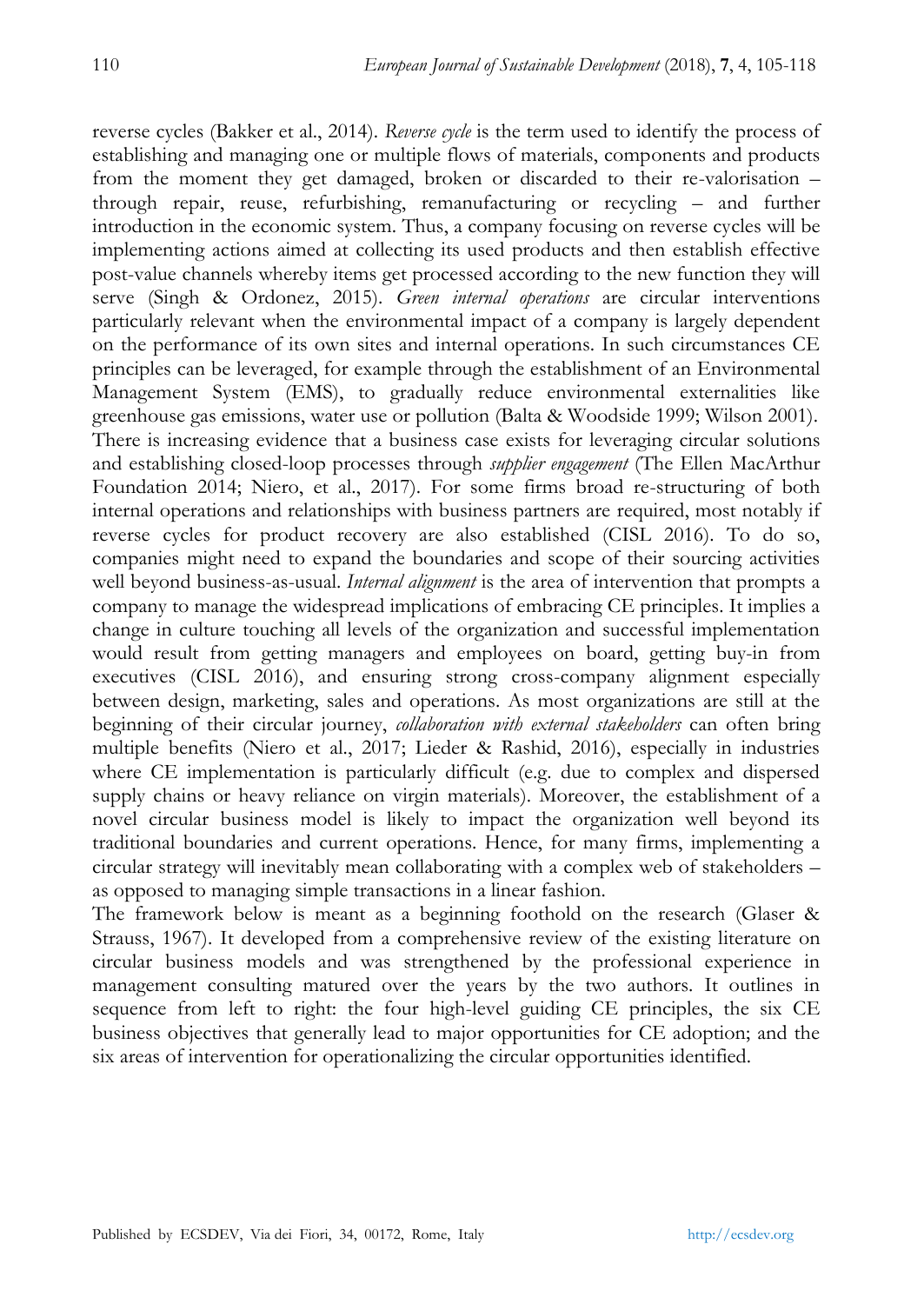

*Fig.1. Framework for Circularity in Business Strategy*

The growing interest of society towards sustainability is confirmed by the rapid expansion of the literature discussing sustainability-related topics, and CE is certainly becoming a prime concept within that conversation. However, even though there is a lot of positive and promising talk happening, many companies still perceive CE as something not applicable to them and/or too innovative, with high risks and prohibitive costs involved. From this consideration the following questions were derived:

1. What business areas are most suitable for the implementation of strategies based on principles of circularity?

2. Do companies perceive CE strategies in those areas to be *relevant* for their respective industries (i.e. capable of providing a competitive advantage)?

a. Are there differences in perceptions based on company size?

b. Are there differences in perceptions across industries?

c. Are there differences in perceptions across countries?

d. Are there differences in perceptions based on business category (e.g. manufacturer, distributor, wholesaler, service provider)?

e. Are there differences in perceptions based on customer target (e.g. B2B, B2C)?

What level of *maturity* do companies feel they have achieved in terms of their CE abilities, policies, and internal programmes compared to what would be possible?

# **4. Methodology**

Given the brief history of the field and the absence of consolidated theoretical frameworks, the research design opted for this paper was mostly based on inductive reasoning and sought to derive broad generalizations from specific observations. Interviews and questionnaires were used as data sources to come up with a grounded theory (Strauss & Corbin, 1994) capable of answering the research questions. The first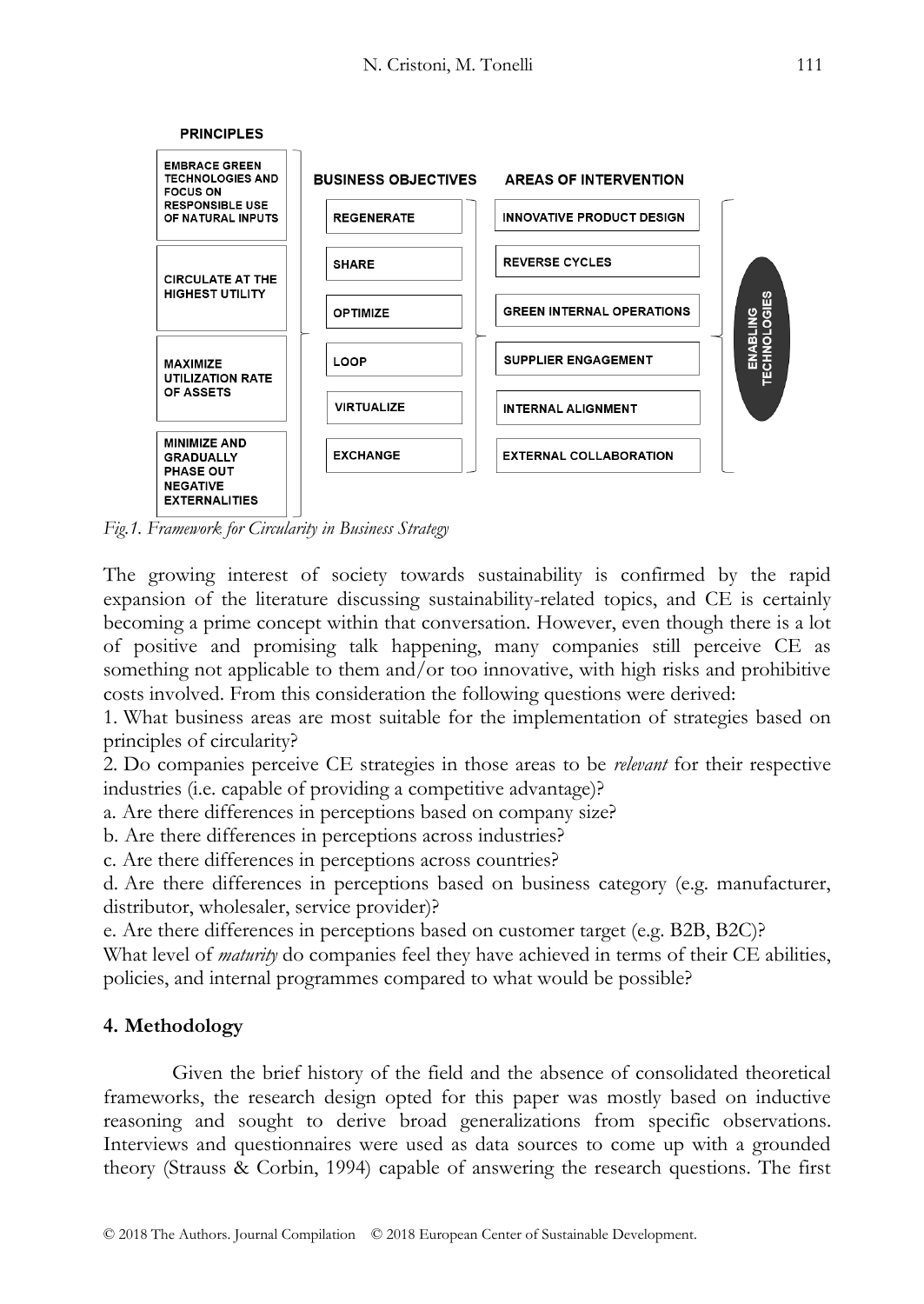step in designing the research framework was to identify a purposive sample (Glaser & Strauss, 1967; Strauss, 1987): business practitioners with some degree of knowledge or expertise in CE. The aim was to come up with a sample large enough to cover most of the industrial sectors in Italy. Country selection was solely based on accessibility advantages and the limited funding available (convenience sampling). After initial contacts were made with personal acquaintances, the sample was then expanded to reach 30 individuals by implementing elitist snowball techniques (Verschuren & Doorewaard, 1999). The objective here was to increase the likelihood of finding divergent information and gaining access to a greater number of confirming or weakening perspectives.

This sample of "CE-expert" practitioners was then employed to gather data regarding the business areas most suitable for the implementation of strategies based on principles of circularity. The choice of interview questions and how to frame them, as well as the selection of certain topics for detailed analysis was based on the researchers" ongoing study of existing CE instruments and insights from professional experiences (Glaser & Strauss, 1967; Strauss & Corbin, 1990). The previously presented framework for circularity in business strategy (Figure 1) was shared with the interviewees prior to the meeting to introduce the context and prompt thought through responses to open-ended unstructured questions (Douglas, 1985; Saunders, Lewis & Thornhill, 2007) build around a typical value chain: design > sourcing > production > distribution/shipment > use > end use.

Content analysis was performed manually (analysis of phrases) and separately by two researchers, before being circulated for comments. Upon grouping analysed data into concepts, 17 different business areas for CE strategies were identified. Each one was given a definition, it was linked to specific business benefits, and exemplified with fitting cases of best practice.

The last step of the research design was to broadly disseminate the 17 business areas for CE strategies and begin testing practitioners" perceptions for (1) the *relevance* they had for the industry they belonged to and (2) their own degree of *maturity* towards them. An online questionnaire<sup>1</sup> was created and released with free access, hence adopting a random sampling technique. Any company could register by filling a simple form and then conduct a CE self-assessment (WorlDynamics, 2017). The exercise required ranking relevance (for industry) and maturity (at the firm-level) for each of the 17 areas for circular action. A 5-point Likert-type scale was used.

# **5. Results**

# **5.1 Business Areas for Implementing CE Strategies**

The collection, study and clustering of expert opinions led to the identification of 17 areas of circular action that could most significantly modify business-as-usual operations. These are presented in the diagram below and grouped according to the steps of a typical value chain.

 $\overline{a}$ <sup>1</sup> Circular Readiness Assessment Tool http://www.worldynamics.com/circular\_economy/web/assessment/main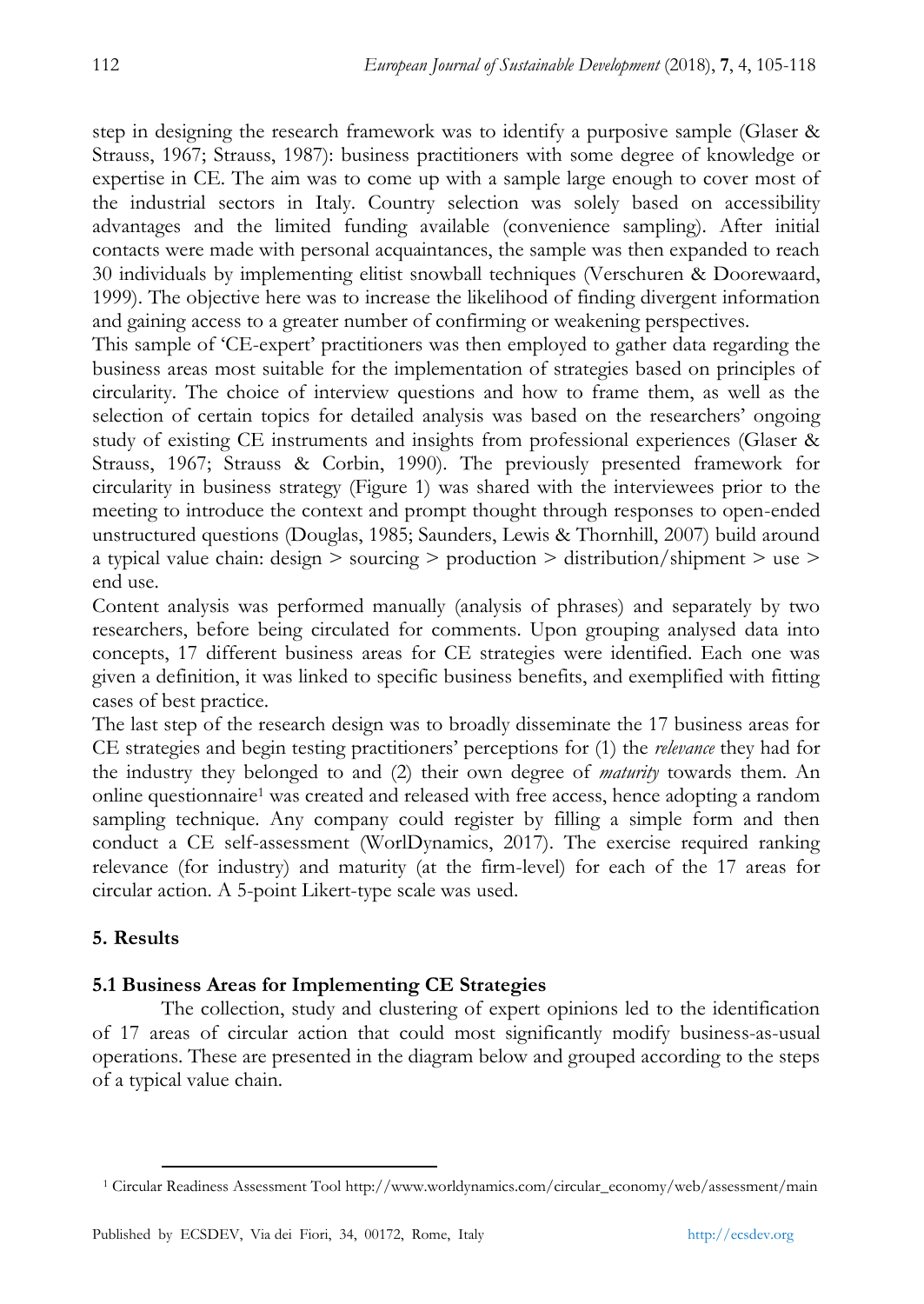

*Fig. 2. The Key Areas of Circular Action*

During the interview process, the most challenging step in the value chain to assess and unpack into practical circular actions was DESIGN. That difficulty, primarily due to the variety of perspectives offered by the interviewees, is in line with the vast attention given by the literature when compared to other phases (Bakker et al. 2014; Mendoza, Sharmina, Gallego-Schmid, Heyes & Azapagic, 2017) and arguably justified by a recognition that changes in product design have clear and direct consequences on the entire value chain (De los Rios & Charnley 2016). Item #4 "Design for recycling" was initially included, just as "Recycling" under END-USE, primarily for consistency with the other reverse cycle operations clustered under that heading. However, after careful analysis, some experts suggested it would have been sounder to move recycling under DESIGN, notably because, contrary to reuse, repair, refurbishing and remanufacturing, usually the recycling of a product is not processed by the company producing it, but rather by specialized external firms. According to this view, "Design for recycling" was created to denote the design efforts put in place when developing products that are easier to recycle. PRODUCTION was another area that required substantial analytical work to comprehensively identify and evaluate all the possible circular activities a company can pursue. And once again the literature confirmed how manufacturing had traditionally been an area highly investigated under the CE perspective (Lieder & Rashid 2016).

Overall, the 17 circular actions were defined according to a broad understanding of the CE as being an umbrella concept (Blomsma & Brennan 2017) covering not only activities aimed at phasing out waste and pollution while keeping products and materials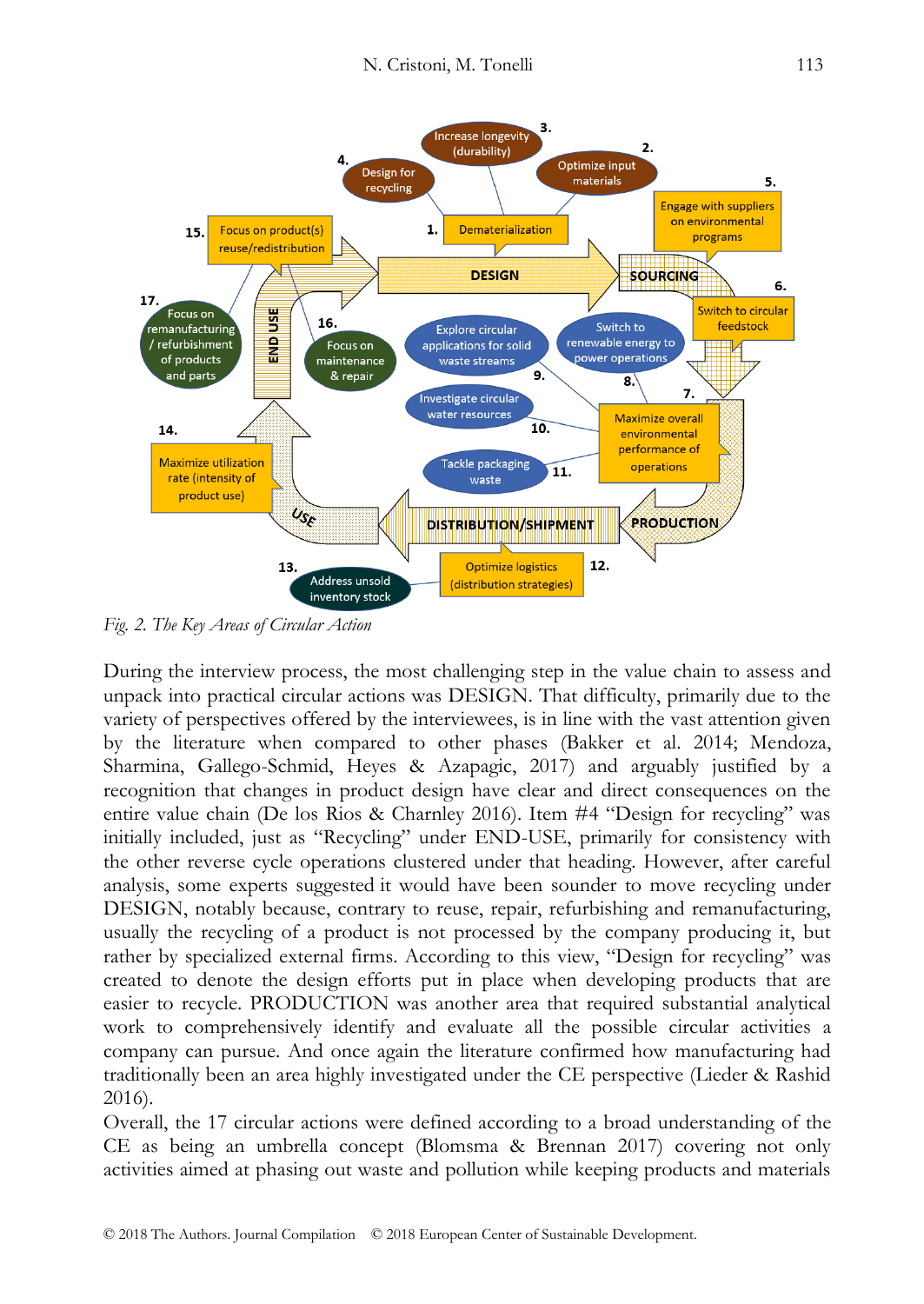in use, but also focusing on regenerating natural systems (The Ellen MacArthur Foundation 2014). As such, besides the "core" CE activities linked to the establishment of reverse cycle operations and closed-loop systems, there has been unanimous agreement among the experts involved on the inclusion of a number of CE actions primarily concerned with minimizing environmental externalities caused by emissions and the use of toxic substances ("Optimise input materials", "Engage Suppliers On Environmental Programs", "Maximize Overall Environmental Performance Of Operations" and "Switch To Renewable Energy To Power Operations").

# **5.2 Firms Perceptions of CE Efforts**

Over a period of 3 months, a total of 38 companies registered to take the CE self-assessment test. All these all were based in Italy, with ⅔ of them operating businessto-business, while the rest were business-to-consumer (B2C). Most of these companies (roughly 92%) were SMEs operating as manufacturers in their respective value chains. The table below offers an overview of the aggregate results collected thus far.

|     |                                                                           | <b>RELEVANCE</b> | <b>MATURITY</b> |      |                                                                                                             | <b>RELEVANCE</b> | <b>MATURITY</b> |
|-----|---------------------------------------------------------------------------|------------------|-----------------|------|-------------------------------------------------------------------------------------------------------------|------------------|-----------------|
|     | <b>DESIGN</b>                                                             | 4.5              | 1.5             |      | <b>DISTRIBUTION / SHIPMENT</b>                                                                              | 2.0              | 2.0             |
|     | (1) Dematerialize                                                         | 3                | 1               | (12) | <b>Optimize Logistics</b><br>(distribution strategies)                                                      | 2                | 2               |
| (2) | Optimise input materials                                                  | 5                | 3               |      | (13) Address unsold inventory stock                                                                         | 2                | $\overline{2}$  |
| (3) | Increase longevity                                                        | 5                | 1               |      | <b>USE</b>                                                                                                  | 2.0              | 1.0             |
| (4) | Design for recycling                                                      | 5                | 1               | (14) | <b>Maximize Utilization Rate</b><br>(intensity of product use)                                              | 2                |                 |
|     | <b>SOURCING</b>                                                           | 5.0              | 1.0             |      | <b>END USE</b>                                                                                              | 4.7              | 1.3             |
| (5) | <b>Engage Suppliers on</b><br><b>Environmental Programs</b>               | 5                | 1               | (15) | <b>Focus on Reuse/Redistribution</b><br>of product(s)                                                       | 5                | 1               |
|     | (6) Switch to circular feedstock                                          | 5                | 1               |      | (16) Focus on maintenance / repair                                                                          | 5                | $\overline{2}$  |
|     | <b>PRODUCTION</b>                                                         | 4.2              | 1.8             | (17) | Focus on remanufacturing / refurbishment<br>of products and their parts                                     | 4                | 1               |
| (7) | <b>Maximize Overall Environmental</b><br><b>Performance of Operations</b> | 4                | 3               |      |                                                                                                             |                  |                 |
| (8) | Switch to renewable energy to power<br>operations                         | 5                | 3               |      | Values: $1 = \text{very low} / 2 = \text{low} / 3 = \text{medium} / 4 = \text{high} / 5 = \text{very high}$ |                  |                 |
| (9) | Explore circular applications for solid<br>waste streams                  | 5                | 1               |      |                                                                                                             |                  |                 |
|     | (10) Investigate circular water resources                                 | 3                | 1               |      |                                                                                                             |                  |                 |
|     | (11) Tackle packaging waste                                               | 4                | 1               |      |                                                                                                             |                  |                 |

**Table 1.** Summary of Firms Perceptions Towards CE Efforts

*Relevance* was the industry-level indicator of how firms perceive the 17 circular actions might have a positive impact on the overall environmental performance of their industries. According to the feedback received, the areas recognized to be potentially transformed by an industry-wide implementation of circular principles were DESIGN, SOURCING, PRODUCTION and END USE. This was little surprise, given most respondents being SMEs operating in manufacturing sectors (e.g. textile, consumer products and food), with elaborated supply chains, environmentally impactful operations and overall poor closed-loop performance.

As for *Maturity* – the firm-level indicator used to self-assess one"s own operations on the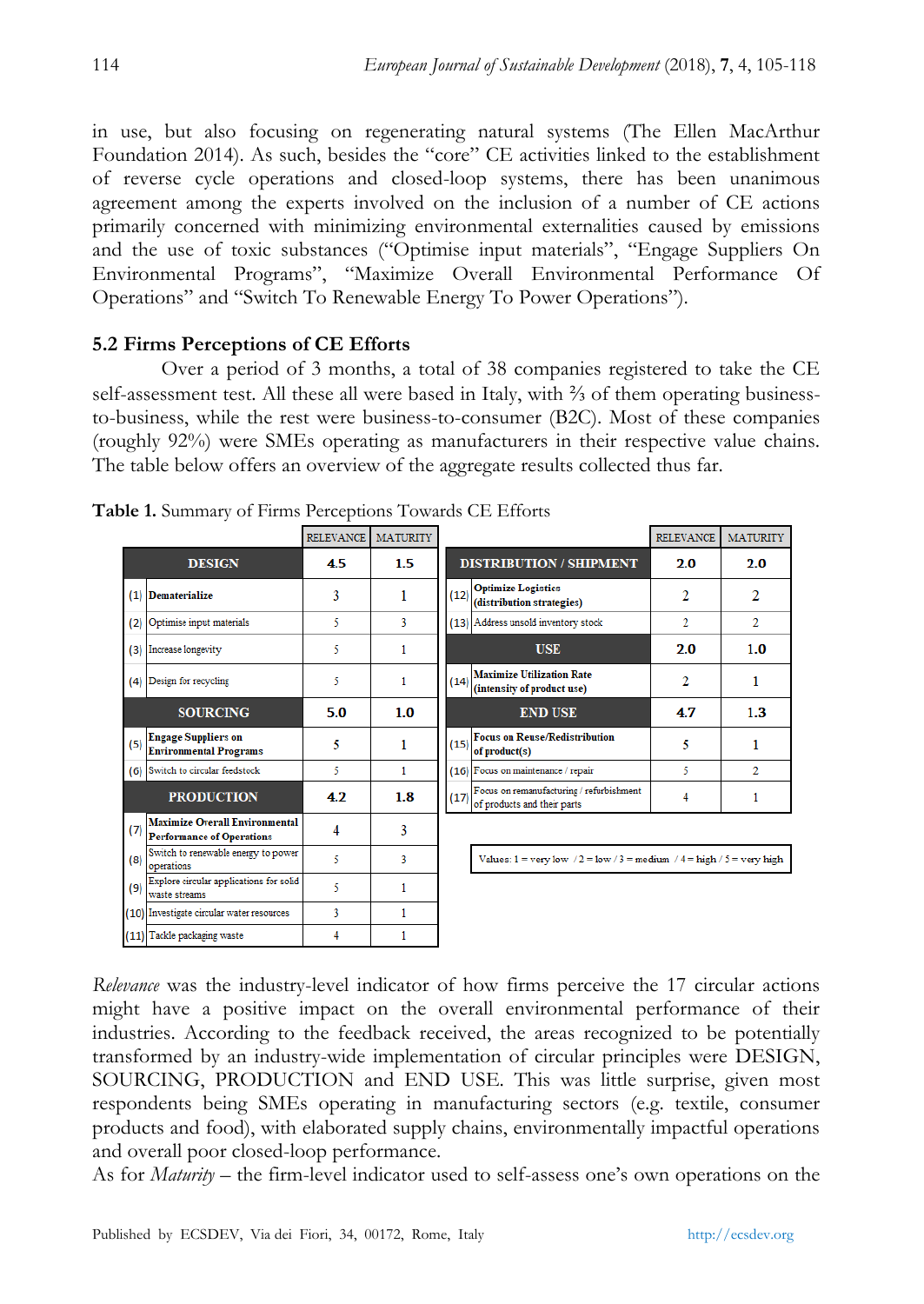17 circular actions – SHIPMENT, PRODUCTION, and DESIGN scored slightly higher than the rest, but still in the low range. The average maturity for SHIPMENT was low because generally perceived as being not so relevant, which is consistent with green shipment activities usually being pursued only by large multinationals that can afford investing in such projects. However, there have been instances of SMEs communicating that they had taken some initial steps to address their unsold inventory stocks (13) by, for example, regularly donating to local charities. Other firms have been engaged by their clients to improve their logistic operations (12). With respect to PRODUCTION, it is worth mentioning that some respondents scored relatively high to both items (7) and (8), for they had either embarked on an environmental certification path (EMAS or ISO14001, which both the setting up of an EMS), or had installed renewable energy systems (primarily solar) to power their manufacturing operations (even though only partially). When it came to DESIGN, it must be said that a considerable number of respondents supplied products to clients in the business-to-business (B2B) arena, and therefore often these firms received mandatory design instructions on how to create the product directly from their customers. Therefore, the adoption of circular design principles was automatically prevented to them. However, a considerable number of respondents gave a medium rating to the optimization of input materials (2) for they communicated that many toxic substances used in production, like glues and paints, have been replaced over the last few years with ecological and bio-based alternatives.

SOURCING, USE, and END-USE proved to be the weakest areas, with average scores of 1. A rational similar the one used for DESIGN also applied to the USE and END-USE phases, for usually the companies lost track of their products after being sold to clients. Regarding SOURCING, most respondents based their rating on the acknowledgement that they lacked the resources and capabilities to engage suppliers on environmental programs (5) or to partner up with them to find circular feedstock solutions (6).

# **Conclusions**

This paper is part of an ongoing research project aiming to identify the business areas most suitable for the implementation of CE actions and to establish firms" perceptions of CE relevance for their industries as well as their own alleged CE maturity. While the preliminary results show a picture consistent with the findings of recent studies, they are based on a still limited dataset and need to be pondered as a first attempt at informing on the subject. Further validation is necessary and will be built overtime as the tool progresses through advanced phases of development and adoption. The prospect, once the limitations of sample size have been overcome, is to allow for statistically meaningful aggregate analyses based on firm size, industry type, location, category (e.g. manufacturer, distributor, wholesaler, service provider), and customer target (B2B, B2C).

In its current form, the study substantiates the view shared by academic literature and practice: a swift and widespread prosperity of CE principles is challenging. Apparently, the common perception is still anchored to CE efforts aiming at weakening profitmaximization by placing excessive attention towards reaching new heights in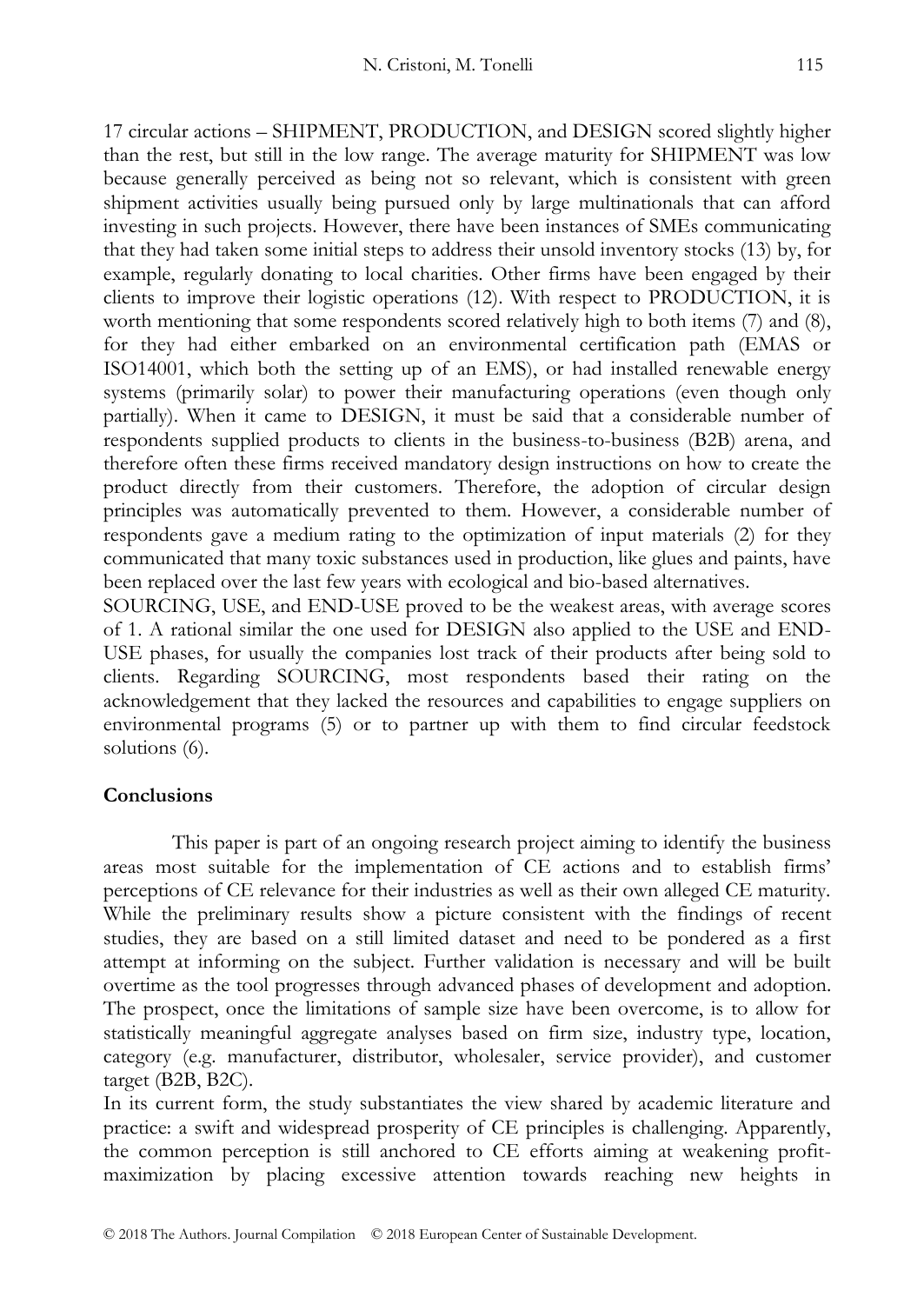environmental protection. This erroneous understanding represents a serious threat to implementation as theoretical arguments can only go so far in presenting a valid case for CE. To help all companies (especially SMEs) appreciate the full potential of circularity for business, it would seem highly beneficial to incorporate novel CE notions into conventional conversations surrounding the strategic management process (definition, evaluation and realization) and its analytical tools.

### **References**

- Adrodegari, F., Saccani, N., Kowalkowski, C. & Vilo, J. (2017). PSS business model conceptualization and application. *Production, Planning & Control. The Management of Operations, 28* (15), pp.1251-1263.
- Alexander, A.T. & Martin, D.P. (2013). Intermediaries for open innovation: A competence-based comparison of knowledge transfer offices practices. *Technological Forecasting and Social Change*, *80*(1), pp.38-49.
- Ambrosini V. Bowman C. & Collier N. (2009). Dynamic capabilities: an exploration of how firms renew their resource base. *British Journal of Management, 20*(S1), pp. S9-S24.
- Balta, W. & Woodside, G. (1999). IBM"s experience implementing ISO 14001 on a global basis: Does ISO 14001 achieve its intended goals? *Journal of the Forum for Environmental Law, Science, Engineering and Finance 3*(9), 1–10
- Bakker, C., Wang, F., Huisman, J., & den Hollander, M. (2014). Products that go around: Exploring product life extension through design. *Journal of Cleaner Production* 69 pp. 10–16.
- Barney, J. (1991). Firm resources and sustained competitive advantage. *Journal of Management*, *17*(1), pp.99- 120.
- Barney, J.B. & Wright, P.M. (1998). On becoming a strategic partner: The role of human resources in gaining competitive advantage. *Human Resource Management*, *37*(1), p.31.
- Benn, S., D. Dunphy, & Griffiths A. (2014). *Organizational Change for Corporate Sustainability*. Third edition. New York, Routledge.
- Blomsma, F., & Brennan, G. (2017). The Emergence of Circular Economy: A New Framing Around Prolonging Resource Productivity. *Journal of Industrial Ecology*, 21 pp. 603–614.
- Bocken, N.M.P., Short, S.W., Rana, P. & Evans, S. (2014). A literature and practice review to develop sustainable business model archetypes. *Journal of cleaner production*, *65*, pp.42-56.
- Bocken, N. M. P., Bakker, C. & de. Pauw, I. (2016). Product design and business model strategies for a circular economy. *Journal of Industrial and Production Engineering* 33(5), pp. 308–320.
- Bocken, N. M. P., Olivetti, E. A., Cullen, J. M., Potting, J. & Lifset, R. (2017). Taking the Circularity to the Next Level: A Special Issue on the Circular Economy. *Journal of Industrial Ecology*, 21 pp. 476–482.
- CISL Cambridge Institute for Sustainability Leadership (2016). Collaboration for a closed-loop value chain. Transferable learning points from the REALCAR project.
- CEPS Centre for European Policy Studies (2015). T*he Circular Economy: Barriers and opportunities for SMEs*. Working doc. No.412 September
- Collis, D.J. & Montgomery, C.A. (1995). Competing on Resources: Strategy in the 1990s. *Harvard Business Review, 73*(Jul-Aug), pp.118-128.
- Coombs, R. (1996). Core competencies and the strategic management of R&D. *R&D Management*, *26*(4), pp.345-355.
- De los Rios, I.C. & Charnley, F.J. (2016). Skills and capabilities for a sustainable and circular economy: The changing role of design. *Journal of Cleaner Production*, *160* (1), pp. 109-122.
- den Hollander, M. C., Bakker, C. A., & Hultink, E. J. (2017). Product Design in a Circular Economy: Development of a Typology of Key Concepts and Terms. *Journal of Industrial Ecology*, 21 pp. 517– 525.
- Dierickx, I. & Cool K. (1989). Asset stock accumulation and sustainability of competitive advantage. *Management Science, 35*(12), pp.1504-1511.
- Douglas, J. D. (1985). *Creative Interviewing*. Beverly Hills, CA: Sage.
- Fiol C.M. (1991). Managing culture as a competitive resource: An identity-based view of sustainable competitive advantage. *Journal of Management* 17(1), pp.191-211.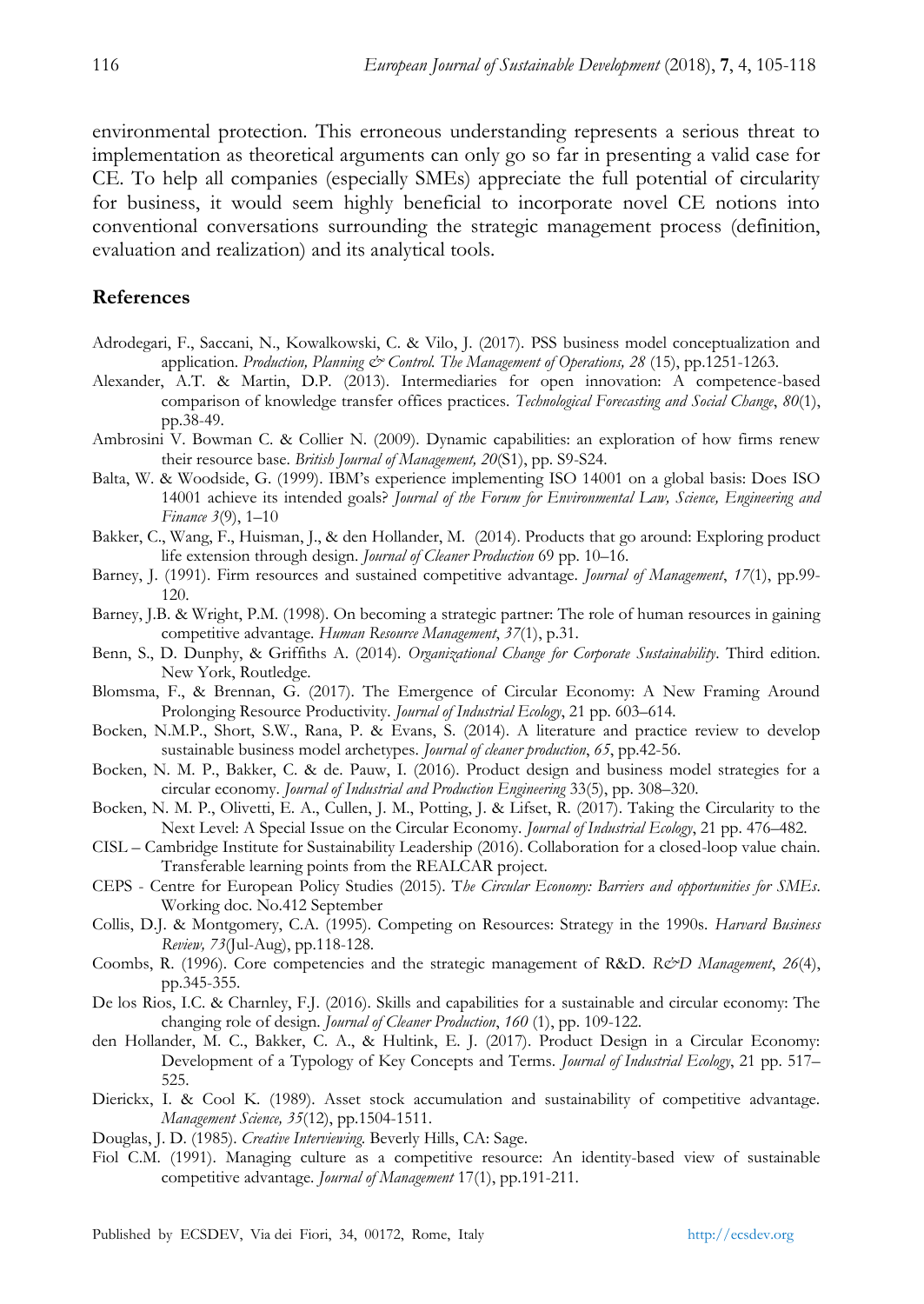- Franconi, E., Bridgeland, B., & Webster, K. (2016). *A New Dynamic 2: Effective Systems in a Circular Economy*. Isle of Wight, UK: Ellen MacArthur Foundation Publishing.
- Freeman, E. (1984). *Strategic Management: A Stakeholder Approach*. Boston: Pitman.
- Geissdoerfer, M., Savaget, P., Bocken, N., & Hultink, E. (2017). The Circular Economy A new sustainability paradigm? *Journal of Cleaner Production*, 143 (1), pp. 757-768.
- Ghisellini, P., Cialani, C., & Ulgiati, S. (2016). A review on circular economy: The expected transition to a balanced interplay of environmental and economic systems. *Journal of Cleaner Production* 114: 11–32.
- Giljum, S., Dittrich, M., Lieber, M., & Lutter, S. (2014). Global Patterns of Material Flows and their Socio-Economic and Environmental Implications: A MFA Study on All Countries World-Wide from 1980 to 2009. *Resources* 3 pp. 319-339.
- Glaser, B. G. & Strauss A. (1967). *The Discovery of Grounded Theory*. Chicago: Aldine.
- Gluck, F.W., Kaufman, S.P. & Walleck, A.S. (1980). Strategic management for competitive advantage. *Harvard Business Review*, July.
- Hawken, P., Lovins, A. B., & Lovins, L. H. (1999). *Natural capitalism: The next industrial revolution*. Earthscan.
- Helfat C., Finkelstein S., Mitchell W. & Peteraf M. (2007). *Dynamic Capabilities: Understanding Strategic Change in Organizations.* Blackwell: Oxford, UK.
- Kraaijenbrink, J., Spender, J.C. & Groen, A.J. (2010). The resource-based view: a review and assessment of its critiques. *Journal of management*, *36*(1), pp.349-372.
- Lacy, P. & Rutqvist, J. (2015). *Waste to Wealth: The Circular Economy Advantage*. Hampshire, Palgrave MacMillan.
- Laurie, D.L., Doz, Y.L. & Sheer, C.P. (2006). Creating new growth platforms. *Harvard Business Review*, *84*(5), pp.80-90.
- Lieder, M. & Rashid, A. (2016). Towards circular economy implementation: A comprehensive review in context of manufacturing industry. *Journal of Cleaner Production* 115 pp. 36–51.
- Lovins, A. & Braungart, M. (2014). *A New Dynamic - Effective Business in a Circular Economy*. Isle of Wight, UK: Ellen MacArthur Foundation Publishing.
- Lüdeke-Freund, F., (2010). *Towards a Conceptual Framework of Business Models for Sustainability.* Knowledge collaboration & learning for sustainable innovation, Delft, The Netherlands.
- Makadok, R. (2001). Towards a Synthesis of Resource-Based and Dynamic Capability Views of Rent Creation. *Strategic Management Journal*, *22* pp.387-402.
- McDonough, W. & Braungart, M. (2002). *Cradle to cradle: Remaking the Way We Make Things*. New York, North Point Press.
- McGrath, R. G., M-H. Tsai, S. Venkataraman & MacMillan I.C. (1996). Innovation, competitive advantage and rent: A model and test. *Management Scienc*e, *42*(3), pp. 389-403.
- Mendoza, J. M. F., Sharmina, M., Gallego-Schmid, A., Heyes, G. & Azapagic, A. (2017). Integrating Backcasting and Eco-Design for the Circular Economy: The BECE Framework. *Journal of Industrial Ecology*, 21 pp. 526–544.
- Morgan N.A., Vorhies D.W. & Mason C.H. (2009). Market orientation, marketing capabilities, and firm performance. *Strategic Management Journal, 30*(8), pp.909-920.
- Niero, M., Hauschild, M. Z., Hoffmeyer, S. B. & Olsen, S. I. (2017). Combining Eco-Efficiency and Eco-Effectiveness for Continuous Loop Beverage Packaging Systems: Lessons from the Carlsberg Circular Community. *Journal of Industrial Ecology*, 21(3) pp. 742–753.
- Peteraf, M.A. & Barney, J.B. (2003). Unraveling the resource‐ based tangle. *Managerial and decision economics*, *24*(4), pp.309-323.
- Porter, M.E. (1980). *Competitive strategy: Techniques for analyzing industries and competition*. New York: Free Press.
- Porter, M. E. & Kramer M. R. (2011). Creating Shared Value. *Harvard Business Review, 89*(1-2), pp. 62–77.
- Prahalad, C.K. & Hamel G. (1990). The Core Competence of the Corporation. *Harvard Business Review, 68*(3), pp.79-91.
- Rockström, J., Steffen, W. L., Noone, K., Persson, A., Chapin III, F. S., Lambin, E., … Foley, J. (2009). Planetary boundaries: exploring the safe operating space for humanity. *Ecology and Society*, *14*(2): 32.
- Saunders, M., P. Lewis, & Thornhill A. (2007). *Research Methods for Business Students*. Fourth edition. Harlow, UK: Pearson Education Limited.
- Shrivastava, P. (1996). Ecocentric management for a risk society. *Academy of management review, 20*(1), pp. 118- 137.